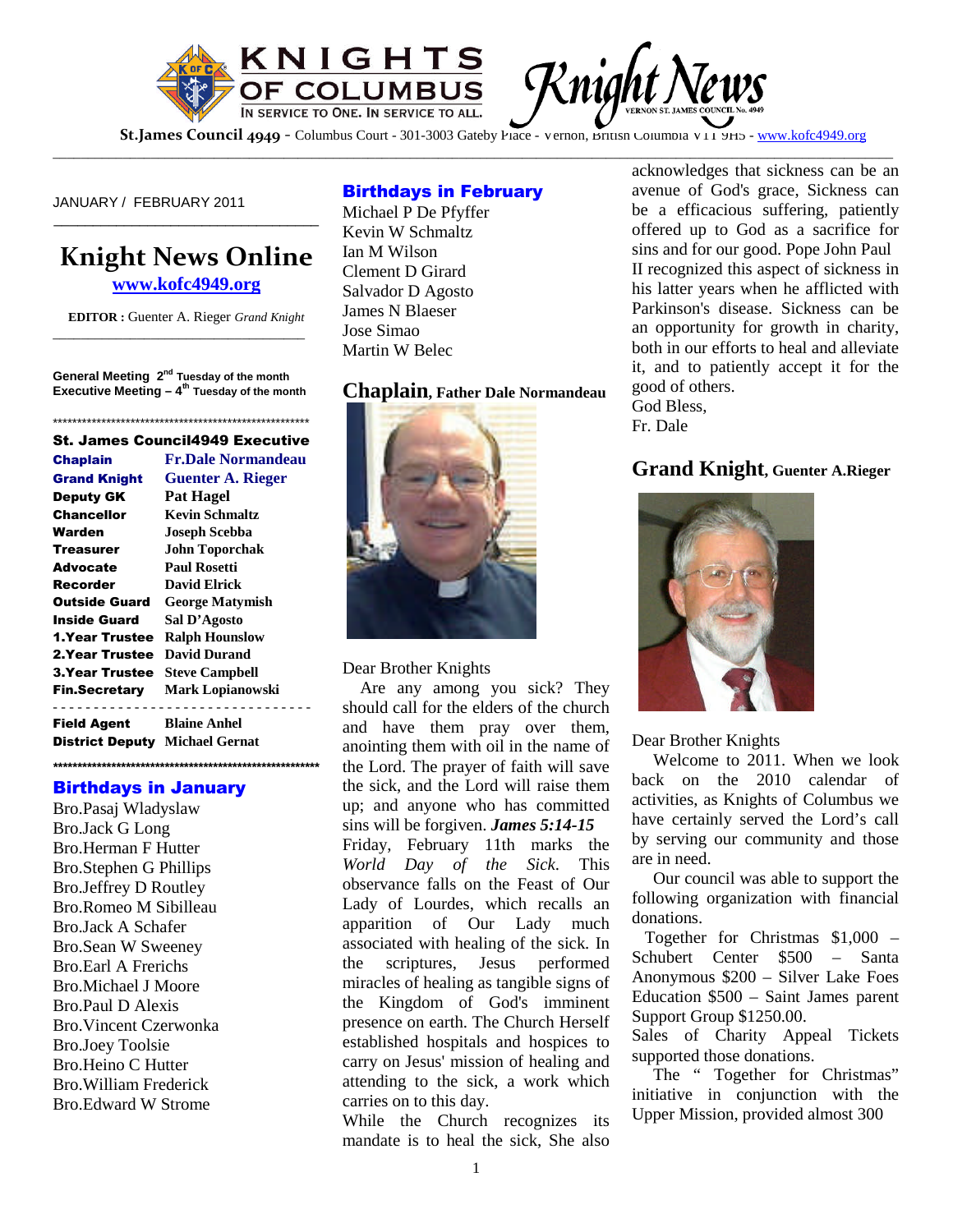

\_\_\_\_\_\_\_\_\_\_\_\_\_\_\_\_\_\_\_\_\_\_\_\_\_\_\_\_\_\_\_\_\_\_\_\_\_\_\_\_\_\_\_\_\_\_\_\_\_\_\_\_\_\_\_\_\_\_\_\_\_\_\_\_\_\_\_\_\_\_\_\_\_\_\_\_\_\_\_\_\_\_\_\_\_\_\_\_\_\_\_\_\_\_\_\_\_\_\_\_\_\_\_\_\_\_\_\_\_\_\_\_\_\_\_\_\_\_\_\_

meals for people in need on Christmas day. A Big Thanks to Lisa Froom, Upper Mission, Ron Birch and our Brother Knight Joe Dorval, Street Center, and all the volunteers and Knights the who made this a successful community event.

Our Business Meeting in January was very well attended and I would like to thank all Brothers who enriched our meeting with your presence.

I personally want to thank everyone in our Council for stepping forward with your ideas, volunteer time, and most importantly… prayers. Not everyone can attend meetings nor chair an event, but everyone can pray for the success of our good works. To prepare us for the coming year, our spiritual theme for 2011 should be! 1. Share knowledge.

- 2. Give comfort to those who need it.
- 3. Comfort those who suffer.
- 4. Be patient with others.
- 5. Forgive those who hurt you.

6. Give correction to those who need it.

7. Pray for the living and the dead.

I encourage everyone in our Council to reflect on this call and participate in a Council activity that best utilizes your talent and availability. Your participation will have an impact on many people, including yourself.

Thank you and God bless you, Guenter A. Rieger, Grand Knight

### **Council Director, Sal D.Agosto**

The Charity Appeal campaign is finished and we did quite well, we have sold a total of 939 books. Our council sold 521.1 and 12202 418.0 books. I would like to thank those who volunteered their time, 4949 volunteered 283.5 hour or 60% of the total hours. We deposited a total of \$18,791.40.

Our last pancake breakfast on January 9th, 2011 was well attended and we had 11 volunteers (thank you for your time). We deposited \$210.83. The next pancake breakfast will be on Sunday February 6, 2011. Do not forget to bring a friend and/or a neighbor as everyone is welcomed.



A reminder that I have a number of "Holy Rosary Transfers", license plate holders and shopping cart tokens. If you are interested in purchasing some please

feel free to contact me. We deposited \$25.00 for the Holy Rosary Transfer, \$89.25 for the Keep Christ in Christmas magnets. I also have a number of these left if anyone is interested.

Our Bingos on Sundays at the Schubert are going well but we could use a larger number of players.

May God bless you and your families.

Your fellow brother Knight Sal D'Agosto

### **Pro-Life Director, Bodo Niedballa**

## **WE CHOOSE LIFE**

The Knights of Columbus have for many years now supported the cause for the life of the unborn child. In recent years another monster begins to rear its head. It is called Euthanasia. There are voices to give doctors the

legal right to end the life of the elderly. In some European countries this dreadful right already exists. Here in Canada a private bill in this regard has been submitted to Parliament, but it has been defeated . Hallelujah! But



the fight against the "Culture of Death" has to go on!

We, the Knights of Columbus, have to be always alert to those life threatening efforts; efforts to kill the unborn child, to kill the elderly. More than ever are the Knights standing up stop the "Culture of Death" and instead have the "Culture of Life" reign in our country and the world. We here in Canada are not alone in this struggle. The fight goes on also in other countries.

This year are many events in this

regard. January 22 saw a Walk for Life in San Francisco; Jan. 24, March for Life, in Washington, DC. On the 20th of March in the Philippines a March for Life will take place. In May, The National March for Life in Ottawa. March 26, we celebrate the Feast of the Annunciation, and the K of C Day of the Unborn Child. Here in town our council and our Brothers can do much to assist --not only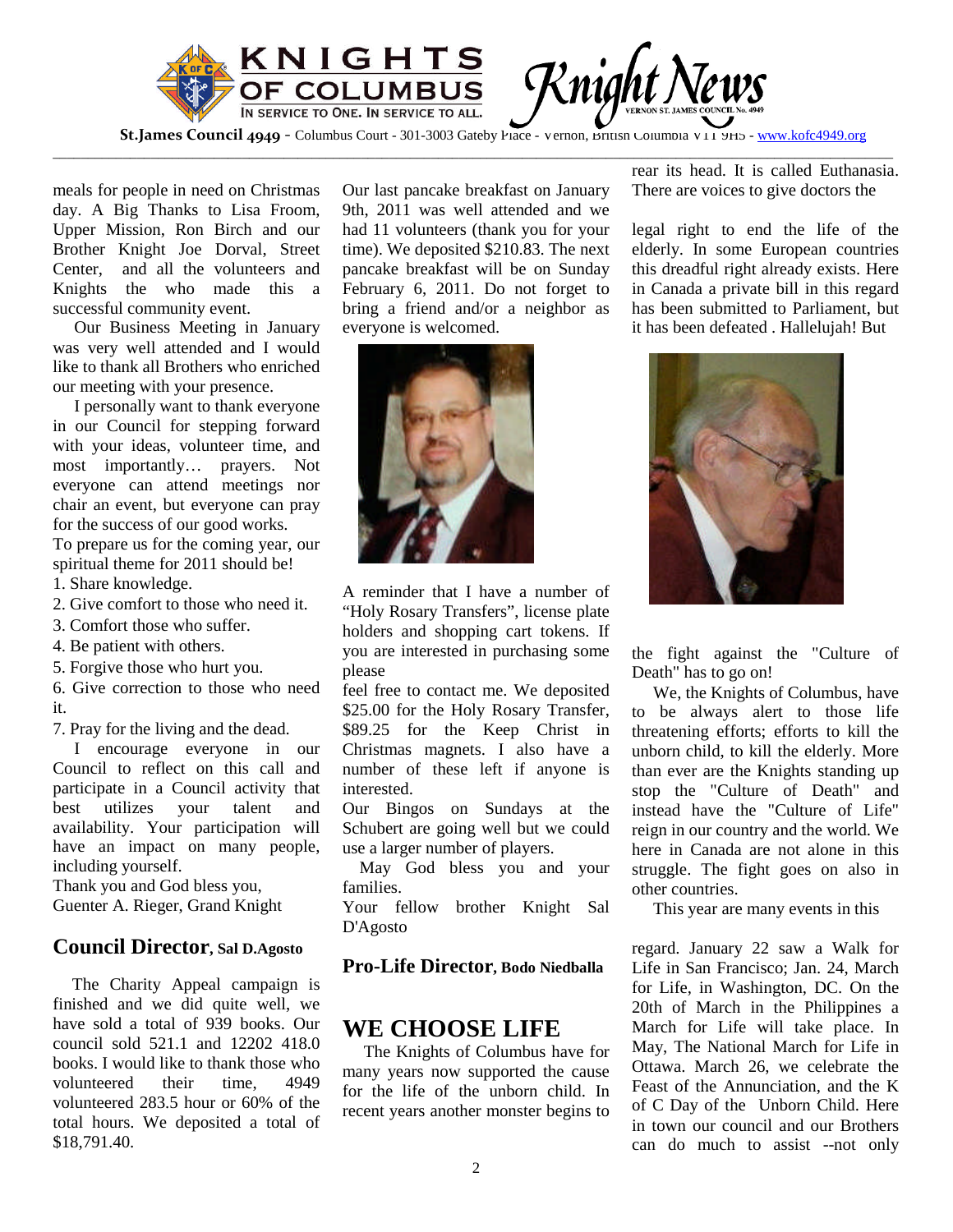

**St.James Council 4949** - Columbus Court - 301-3003 Gateby Place - Vernon, British Columbia V11 9H5 - www.kofc4949.org \_\_\_\_\_\_\_\_\_\_\_\_\_\_\_\_\_\_\_\_\_\_\_\_\_\_\_\_\_\_\_\_\_\_\_\_\_\_\_\_\_\_\_\_\_\_\_\_\_\_\_\_\_\_\_\_\_\_\_\_\_\_\_\_\_\_\_\_\_\_\_\_\_\_\_\_\_\_\_\_\_\_\_\_\_\_\_\_\_\_\_\_\_\_\_\_\_\_\_\_\_\_\_\_\_\_\_\_\_\_\_\_\_\_\_\_\_\_\_\_

financially--the Pro-life Society and the group which is establishing a Pregnancy Centre. You can become a member and help also with brain and brawn. Show your interest and attend

the Pro-Life AGM in April (date, time and place to be announced).

Join other brothers and their families at the annual Prayer Service for the Unborn, at the cenotaph, in May. The first Sunday of October, we line the streets as part of the nationwide Life Chain, proclaiming our belief in the right of life of every baby.

I know, many of our Brothers are not the youngest anymore, but our children and grandchildren are and will be affected by government decisions which support that dreadful "Culture of Death".

We need the help of everyone, for we face an uphill struggle. Vivat Jesus Brother Bodo Niedballa

#### PRAYERS FOR THE SICK AND **DISTRESSED**

Most Reverend Bishop David Monroe, Bro.Hubert Bibby and Bernice Bibby , Bro. Bill and Mary Turner, Bro. Tom Moore, Bro.Gary Balcon, Bro. Colin Mooney

# **STAR AWARD**



**Picture left below,starting Left: District Deputy Michael Gernat, Grand Knight Guenter A. Rieger and Membership Director David Elrick**.

St.James Council 4949 received the Knights of Columbus Star Award, presented by District Deputy Michael Gernat.

# **Charity Appeal Tickets Donations**

Grand Knight Guenter A. Rieger presenting a check to the President of Santa Anonymous Rick Trehearne



Jack Gareb, Manager of the Schubert Centre and Member of our council, receives a check n the amount of \$500



from Grand Knight Guenter A. Rieger. The Schubert Centre was started and still supported by the Knights of Columbus 4949.

Every Sunday night, our council is hosting a Bingo Night. Funds from the Bingo will be again distributed back to the community. For further information about the Bingo, please

contact John Toporchak at 250 542 9229. Thanks Brother John and Bingo team for your weekly effort.

Last year the Knights of Columbus were able to give out bursaries in the amount of \$4,200. Funds raised every week at our Bingo Night at the Schubert Centre. St.Theresa Council 12202 is helping at the bingo too,

# **Together for Christmas.**

Christmas should be not lonely for people without family or friends nearby. The Upper Mission together with Ron Birch and Joe Dorval from the Street Center bringing holiday cheer to those people.

People who are alone for Christmas were able to receive a Christmas Dinner on Christmas day.

Many people from different organisation including the Knights of Columbus have put together an excellent event to make those people feel home.

St.James Council 4949 donated \$1,000 and three Turkey's to make this happen. Doors were open at 12:30 P.M. on Christmas Day. Children's programs and entertainment was available.

It was a real community event, that's why the organisers called the event "Together for Christmas".

The Knights are proud to be able to support such events financially and looking forward to support the event for 2011 too.

Thanks again to Lisa Froom, Upper Mission, Ron Birch and our Brother Joe Dorval and all the volunteers organising and helping during the event.